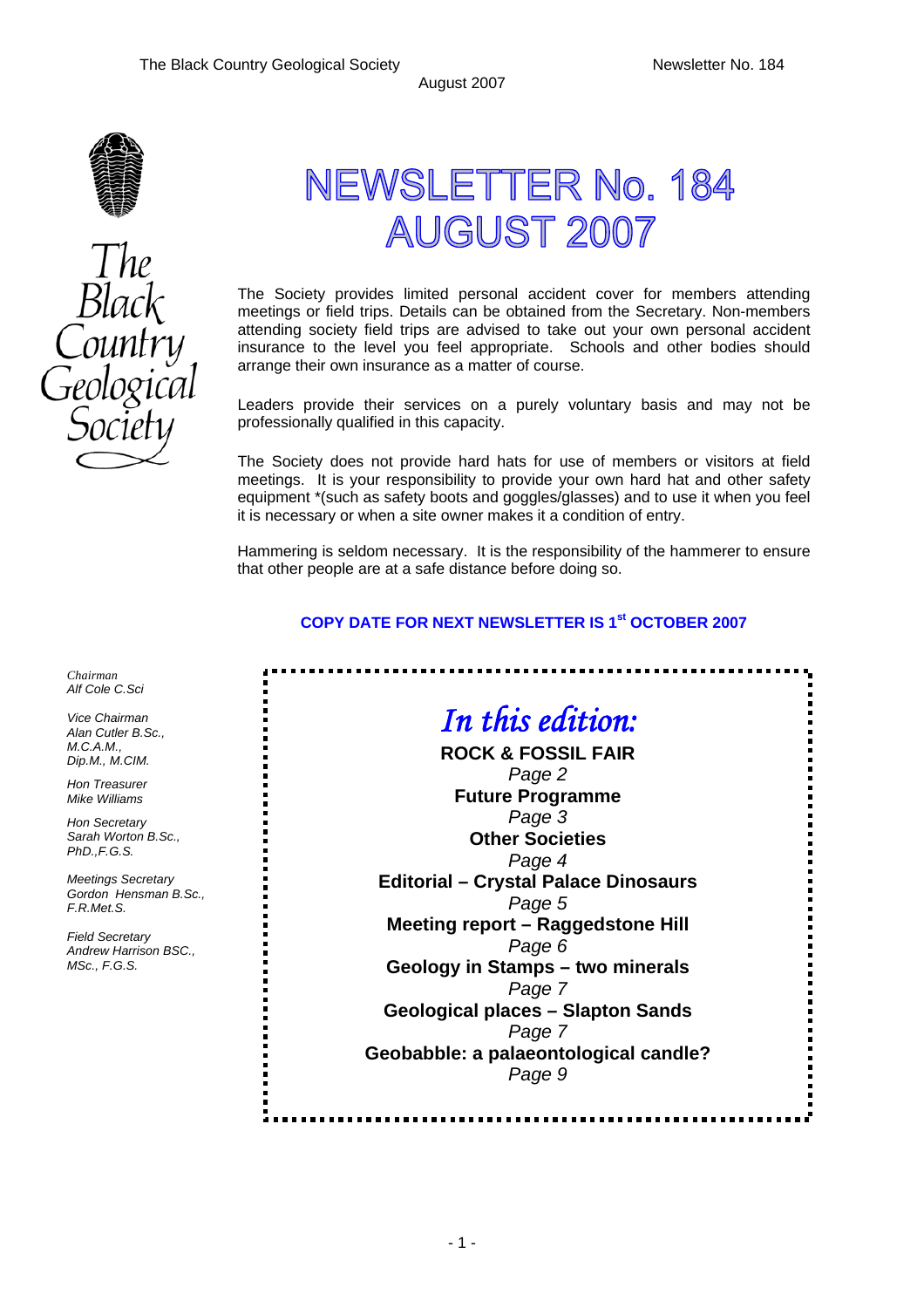# *FUTURE PROGRAMME*

**Lecture meetings are held at Dudley Museum, St James's Road, Dudley. Phone (01384 815575) 7.30 for 8 o' clock start unless stated otherwise.**

### **SATURDAY 22nd and SUNDAY 23rd SEPTEMBER 2007**



**Dudley Rock and Fossil Fair Concert Hall, St James' Road, Dudley** 

# Dudley Rock and Fossil Fair: 2007

# **Your Society Needs You!**

### **Are you available over the weekend of 22nd and 23rd September 2007? Can you spare some time to join with other members to help make this year's event successful for the society? Yes? Please read on………..**

Unlike in previous years the Black Country Geological Society is not sponsoring the Rock and Fossil Fair, and so need not provide stewards and cashiers for the event. However, we are looking for members who would like to help man the Society's stand at the event. Basically we'd like members who can talk to the public about what the society does, take details of prospective new members and help to sell specimens or any other items donated by members for the event to raise funds for the society. The Fair lasts from 10.00am until 5.00pm on each of the two days and during that time we need a member or members to be behind the BCGS table. If you think that you can help could you please contact me with the approximate time that you would be available. There is a printed slip at the end of this Newsletter, and my contact details can be found in the 'Contact us' section that is also towards the end of the Newsletter.

NB All helpers get free admission to the event on that day.

#### *Request for Specimens etc*

Do you have any rock or mineral specimens kicking about at home that we could sell to raise some money for the society? Ideally we'd like to know where the specimen is from and what it is as it's nice to pass the information onto the new owner. However, don't worry if you don't know, we'll have enough geologists at the fair to identify things if we need to!!! In some cases you may also wish to put a minimum sale price against the item. As well as specimens we're also looking for any other unwanted items with a geological theme such as books or maps that you don't need anymore. Again, if you have a minimum price please tell us or we will sell the item based on similar things we see on stalls at the fair. If you have any items for sale, please bring them along to the festival on Saturday morning. If you have any queries on this or any of the above please call Sarah Worton, on 01384 235946.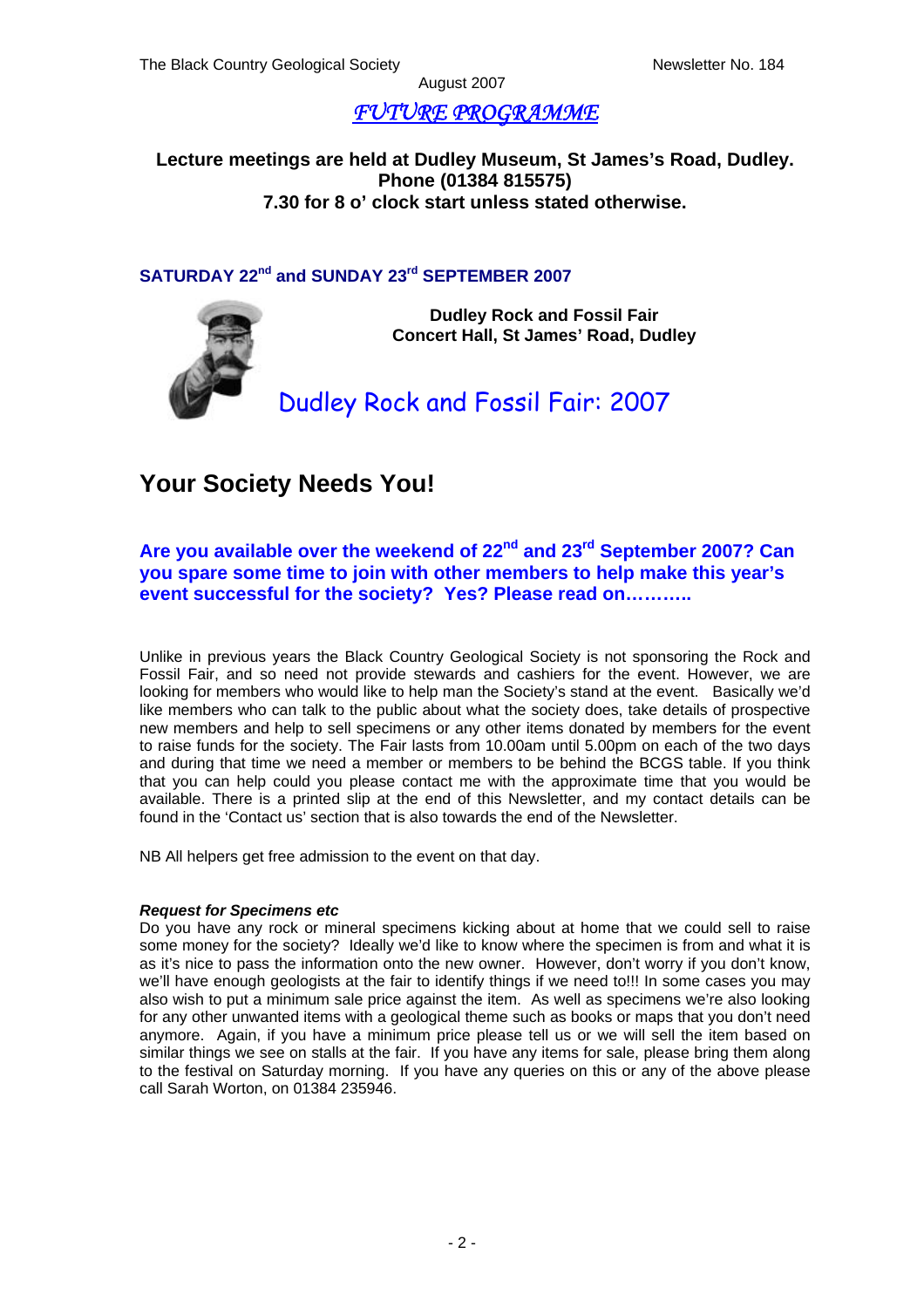### **MONDAY 24TH SEPTEMBER 2007 (***Indoor meeting***) CONVERSAZIONE. Global Warming – Should We Worry?**

One of the aims is to give members a chance to participate in a meaningful way instead of being virtually passive recipients of a lecture. We plan to begin with some 5 minute talks to depict the background to this extremely life altering and important topic.

- 1. Astronomical influences on climate Milankovitch Cycles. *Barbara Russell (BCGS Minutes Secretary: Secretary Wolverhampton Astronomical Society*.*)*
- 2. Temperature changes in the geological record. *Bob Buckie. (BCGS Sometime Committee Member).* Bob may be involved in field studies with Birmingham University on this date. If not, he will be making a very valuable contribution by putting recent changes into perspective
- *3.* Post-Glacial changes in climate in the British Isles. A chronological summary of the changes over the last 12,000 years. **G***ordon Hensman ( BCGS Meetings Secretary)*
- 4. The CO<sub>2</sub>/Temperature graph. This is a crucial piece of information which demonstrates the relationship between this most important gas and global temperature rises. *Martin Normanton (BCGS).*

Our Chairman, Alf Cole will keep order!

### **SATURDAY 29TH SEPTEMBER 2007***(Museum visit)*

### **Leaders: Andy Harrison and Mike Williams**

### **The Natural History Museum, South Kensington**

This trip will now be incorporated into our winter schedule – details later. However, this leaves a gap in our fieldtrip plans*, if any member has a suggestion for a trip some time on the weekend 29th – 30th September, please contact Andy Harrison: [jenufa8@yahoo.com](mailto:jenufa8@yahoo.com): Mob: 07973330706* There is not another Newsletter before that weekend, so if we do come up with something, details will have to be posted by email or word of mouth.

### **SUNDAY 28TH OCTOBER 2007 (***Field meeting***)**

#### **Leader: Sue Hay (Woolhope Group) Whitmans Hill Quarry – Malvern Hills**

# Whitmans Hill Quarry is administered by the Herefordshire and Worcestershire Earth Heritage

Trust. It is mainly Much Wenlock Limestone with some rocks from the Ludlow Series. It was worked until 1990 and has some excellent exposures. It is also a haven for wildlife.

The entrance to the quarry is in Storridge which is on the junction of the A4103 and B4219 GR:SO748484 and we will meet 10.30 – 11.00ish.

### **MONDAY 29TH OCTOBER 2007 (***Indoor meeting***) Spencer Mather**: **Caledonian Crystal Collecting**

Spencer is well known to you as one of our members, and a prodigious mineral/crystal expert. He will give an account of mineral scavenging amongst the remnants of the Caledonides. An entertaining evening is assured.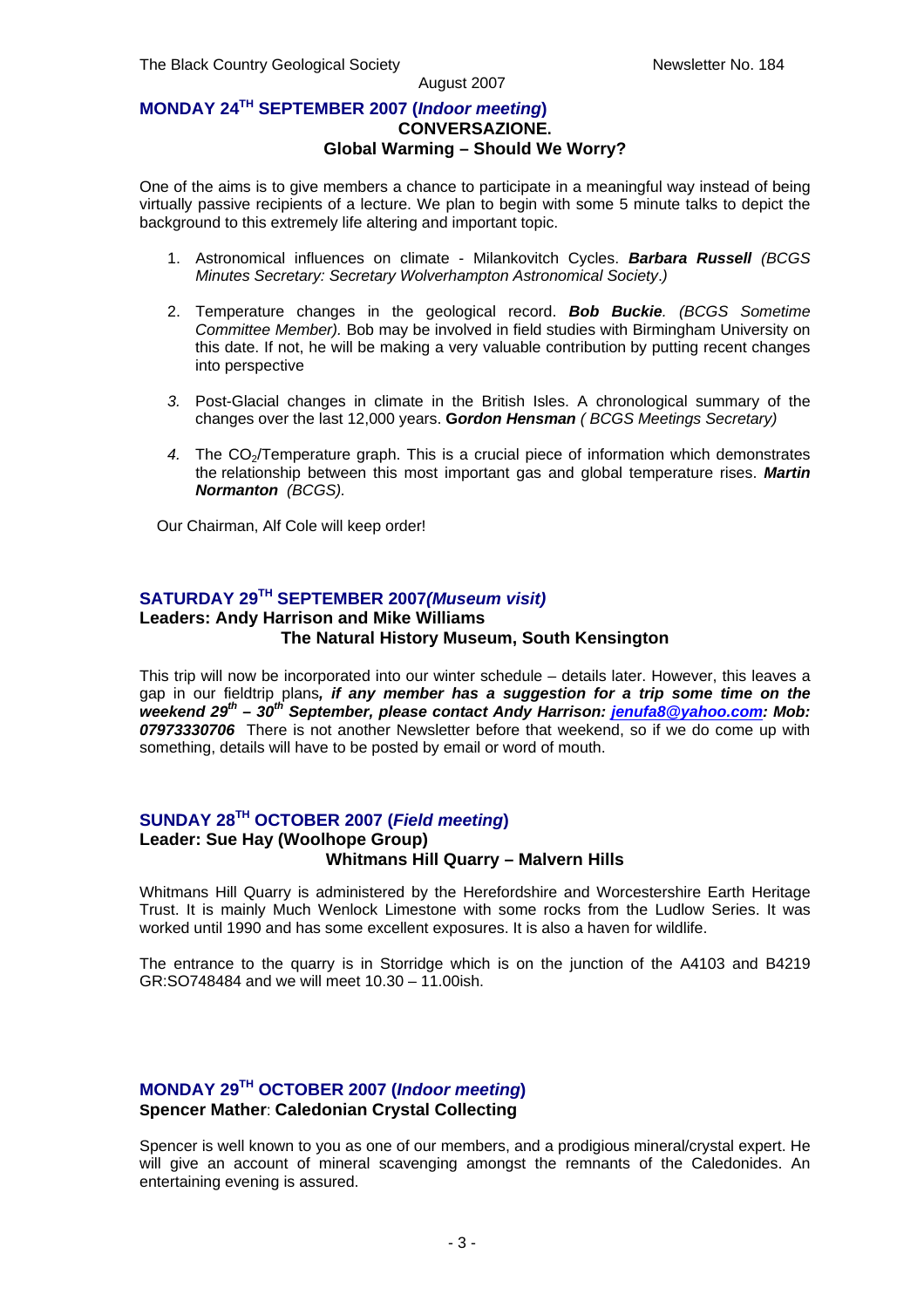#### **MONDAY 31st NOVEMBER 2007 (***Indoor meeting***) Members' evening**

A pot pourri of contributions from our members. Bring along your specimens, pictures, maps and questions. Give a short talk; paint a picture; compose a poem; or even a song, extolling the importance of geology.

 To enable me to produce a programme, please e-mail me with your contribution. [gwjhensman@aol.com](mailto:gwjhensman@aol.com)

Gordon Hensman and Andy Harrison

## *OTHER SOCIETIES*

#### **SHROPSHIRE GEOLOGICAL SOCIETY MARCHES FESTIVAL OF GEOLOGY**

Registration is still open for the *Marches Festival of Geology Symposium* in Ludlow on Thursday  $13<sup>th</sup>$  September. Deadline for the reduced rate (and with lunch included) is  $31<sup>st</sup>$  August. Advance registration for the one-day Symposium should be made with the SGS Treasurer:

David HT Smith, 25 Grange Road, Shrewsbury.<br>SY3 9DG email: david@thursfieldsmith.co.uk

Cheques should be made payable to The Shropshire Geological Society.

Further details are at: [www.shropshiregeology.org.uk/festival](http://www.shropshiregeology.org.uk/festival)

### **NORTH STAFFORDSHIRE GROUP OF THE GEOLOGISTS' ASSOCIATION**

#### **Sunday 23 September - Monsal Head Leader: Dr Fred Broadhurst**

Meet at 10.00am at the Car Park (charge made) at Monsal Head **(SK184715).** A morning walk of approx 4km on a good path, but with a short scramble up to Hob's House Landslip. Lots of Carboniferous corals, plus lead mineralisation in the Putwell Hill Vein.

Lunch back at Monsal Head (pub/café available).

After lunch we transfer vehicles to Great Longstone (SK200717), then walk a circular route, including Longstone Edge, to see the workings in the complex system of lead veins there, together with a limestone palaeokarst and other limestone features. Distance about 6km, good paths, steep in places.

For further information contact: NSGGA Field Secretary **Gerald Ford,** Tel. 01630-673409 or e-mail: g.ford@ukonline.co.uk

#### **October 20th, 2007**

Childrens' Event: Potteries Museum & Art Gallery, Hanley. Activities will include a mock mining tunnel and a spoil heap mineral search.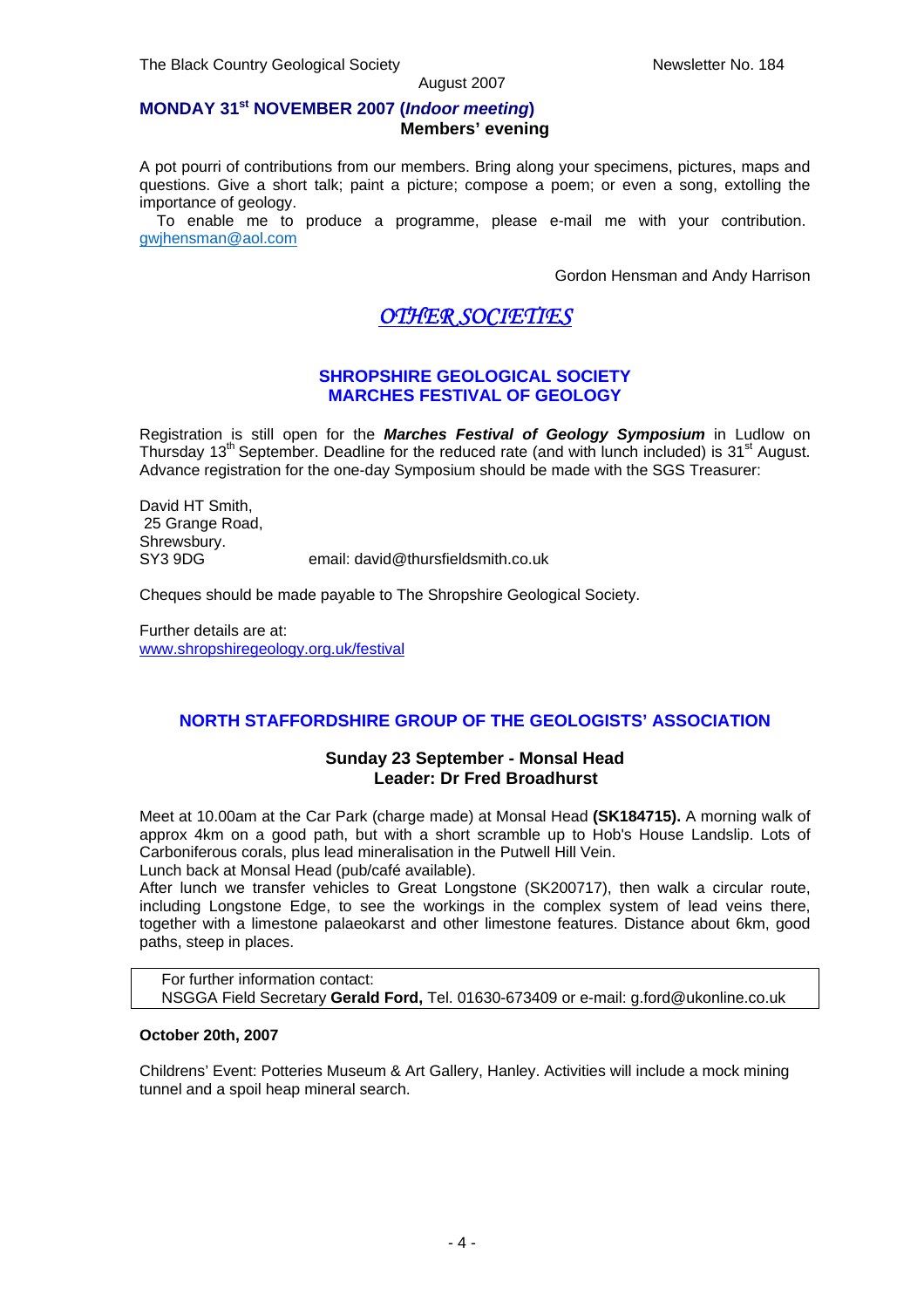# August 2007 *EDITORIAL*

It is not often that I quote from a Press Release from the Department for Culture Media and Sport, but earlier this year the sculptures in Crystal Palace Park, Sydenham were made Grade 1 listed 'buildings'. The release said:

*"The 1850s animal sculptures and surrounding landscape, known as the Dinosaur Court, were constructed in the grounds of the Crystal Palace after it was moved from The Great Exhibition in Hyde Park. The sculptures were listed Grade II in 1973, and will now join the exclusive 2.5 per cent of list entries which are Grade 1 – which include the Royal Albert Hall, Buckingham Palace and the Cenotaph on Whitehall.* 



*Margaret Hodge said: "The prehistoric animal sculptures and associated geological formations provide an insight into the mid-19th Century reconstruction of dinosaur species that had only recently been discovered. They are believed to be unique and are clearly of exceptional historic interest in a national and probably international context. I am delighted to upgrade their list entry to reflect their importance."* 

*English Heritage describes* 

*the sculptures as "the first attempt to accurately reconstruct the three dinosaur species known to the scientific world in the 1850s within their geological environment".* 

Following the Great Exhibition of 1851. the Crystal Palace was moved from Hyde Park to Sydenham Hill, and it was here that the sculptor Hawkins created the current idea of what these animals – named Dinosaurs by Richard Owen – looked like. As can be seen from the photograph they are not accurate by modern conceptions but are nevertheless admirable representations.

Often overlooked, but of equal interest to a geologist are the constructions of rock strata, the photograph is of a coal seam in sandstone. If you are ever in South London Crystal Palace Park is worth a detour.



Look at [www.sydenham.org.uk/crystal\\_palace\\_park](http://www.sydenham.org.uk/crystal_palace_park) Bill Groves Bill Groves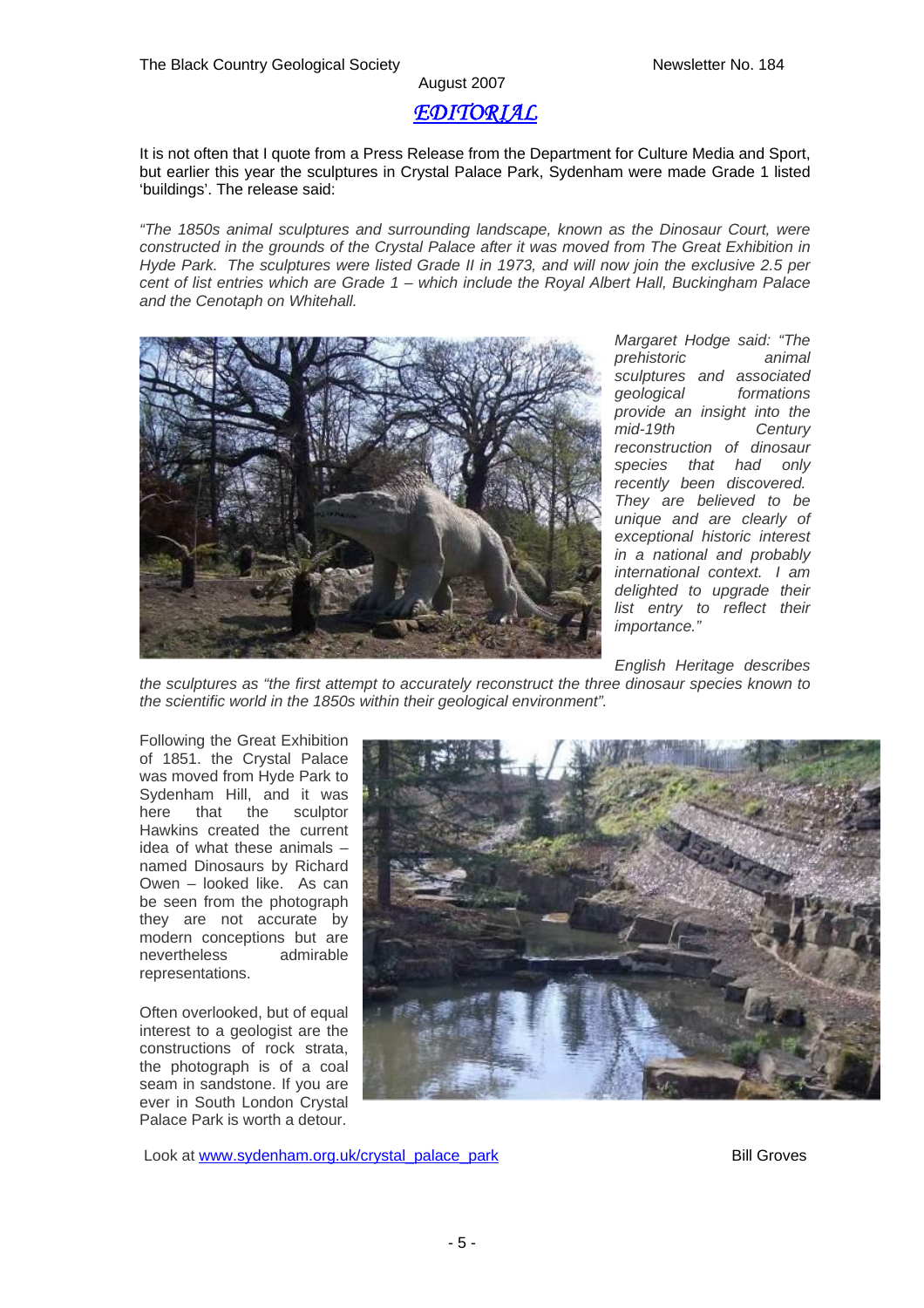### *MEETINGS' REPORT*

**SUNDAY JUNE 6<sup>th</sup> 2007** Field Trip: 'Raggedstone Hill, Southern Malverns' Led by John Payne (Woolhope Naturalists' Field Club – Geology Section)

This was a joint meeting between the BCGS and the Woolhope Naturalists' Field Club – Geology Section led by John Payne. Around 17 people from both groups met at the Hollybush car park on the northern side of Raggedstone Hill and although cloudy the weather remained fine throughout the day. After a brief greeting and introduction John provided everyone with a handout that outlined the day which would include ascending and descending Raggedstone Hill taking in various topographic features and outcrops that help to explain the formation of the Malverns.

Our route started with ascending the northern slope of Raggedstone Hill and our first stop, Locality 1, was at Hollybush underground house. This is ongoing environmentally friendly construction project designed and engineered by Mr Simon Watts who expects it to take around 7 to 8 years to complete. The finished house will make use of environmentally sustainable materials and use underfloor heating and solar power.

Continuing to the summit of Raggedstone Hill along a rhododendron, hawthorn and fern lined path we had a brief stop to look back at the view towards the Cotswolds, Bredon Hill and out over the Vale of Evesham and the Southern Plain. Small hillocks and hummocks can be seen dotted across the southern Plain which, like the Cotswolds and Bredon Hill, represents outliers of Jurassic rocks surrounded by Triassic strata. Outliers of recent river terrace deposits can also be seen as hummocks close to the River Severn.

At the summit of Raggedstone Hill, Locality 2, John gave us an account of a previous field meeting between the Woolhope, Cotteswold and Malvern Naturalists' Field Clubs to the same spot in June 1953. John followed his account with an overview of the tectonic compression, extension and erosion events that led to the formation of the Worcester Basin and the Malvern Hills. The morphology of the Malvern Hills and the surrounding countryside is strongly related to the underlying geology. Two minor peaks and a valley forming the summit of Raggedstone Hill result from two sheets of strong Precambrian metamorphic rocks (Malverns Complex) thrust over softer Cambrian Hollybush Sandstone and Malvern Quartzite which were later tilted. A volcanic andesite intrusion of Ordovician age forms a small north south trending ridge along the summit of the hill.

After lunch we descended an overgrown ridge on the south side of Raggedstone Hill to the third and fourth locations of the day. The outcrop at Locality 3 shows the faulted boundary between the schists of the Malvern Complex and the Hollybush Sandstone. At Locality 4 we saw an outcrop of the Malverns Complex comprising intensely sheared granite and bands of chlorite schist surrounding eyes of granite or pegmatite. Continuing southwards down hill to Locality 5, Grays Cottage Waterfall, we were shown an outcrop of Late Triassic erosion breccia containing Palaeozoic / Precambrian clasts overlying Triassic Mercia Mudstone strata. The erosion breccia is believed to represent an ancient land surface and at this locality forms a protective layer to the underlying Mercia Mudstone which has resulted in the waterfall.

From Locality 5 we continued westwards round Raggedstone Hill to the Valley of White Leaved Oak, supposedly named after an old oak tree, to Localities 6 and 7. The valley is underlain by Dark Cambrian White Leaved Oak shale and Ordovician Bronsil Shale. Small fossil trilobites, brachiopods and corals have been found within the Cambrian shales. Ordovician volcanic intrusions of basalt, dolerite and andesite form ridges and hillocks along the valley floor. From the Valley of White Leaved Oak we headed northwards back towards the Hollybush car park and to Westfields Quarry, Locality 8, the final one of the day. Here an outcrop of the Hollybush Sandstone is seen intruded by the same andesite dyke, seen at the summit of Raggedstone hill.

From Westfields Quarry we returned to the Hollybush car park. I would like to thank John Payne and the Woolhope Naturalists' Field Group for a very interesting day out and look forward to further joint meetings. Our next meeting is planned for October to visit Whitmans' Hill Quarry, also in the Malverns, and members are asked to contact Andy Harrison (0797 333 0706 or jenufa8@yahoo.com) for further details.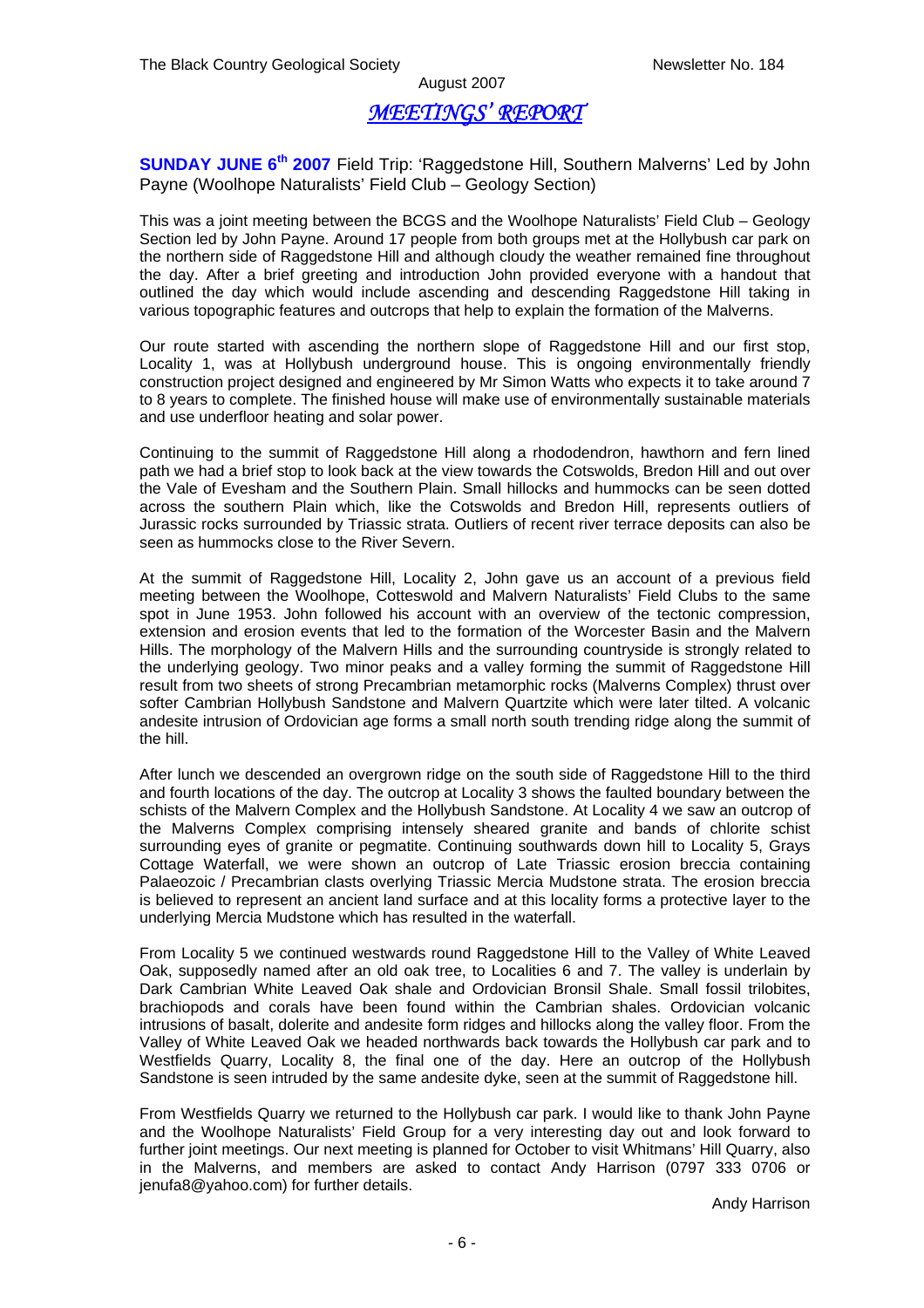# *GEOLOGY IN STAMPS*



Most geological stamps seem to be of fossils, and by far the most popular are the dinosaurs. They are very common and you can buy packs of 100 dinosaur stamps in high street stationers. However, I have tried to find more unusual types and stamps with minerals are not so common. Countries often produce stamps to celebrate mining and the production of gemstones, but these two stamps from Kenya have

representations of Galena, the sulphide ore of lead; and Gypsum, a hydrated form of Calcium Sulphate. I do not know their age or whether there are others in the set; but I suspect there are. Bill Groves

# *GEOLOGICAL PLACES*



#### **Slapton Sands – South Hams Devon From Gordon Hensman**

There can be few of our members with an interest in the geology and geomorphology of coastal landscapes, who are not familiar with Chesil Beach. However, a similar feature on the other side of Lyme Bay is relatively unknown.

*SLAPTON SANDS* starts off with a misnomer for a name as it is a shingle not sand barrier but it formed in very much the same way as its better known relative Chesil Beach. Whereas Chesil Beach is oriented NW-SE and joins the Isle of Portland to the mainland – a

classic tombolo, Slapton Sands curves from the south to north-north-east. Furthermore, Chesil Beach lies 90 degrees athwart the prevailing south-west winds, whereas the winds at Slapton Sands are predominantly offshore, with storm waves from the east.

The Start Bay coast cuts across the dissected plateau landscape of the South Hams. Much of the central section of this coast is formed by the very steeply dipping slates of the Meadfoot series of Lower Devonian age which carry plateau surfaces at around +90m O.D. The plateau surface rises to 140m at Strete, where the Dartmouth Slates outcrop, and about the same height in the south where Start Schists occur. The plateau surface is dissected by a series of valleys which drain into Start Bay, creating a coastline of alternating resistant rocky headlands and indented valley mouths which form rias to the north at Dartmouth and to the south at Salcombe.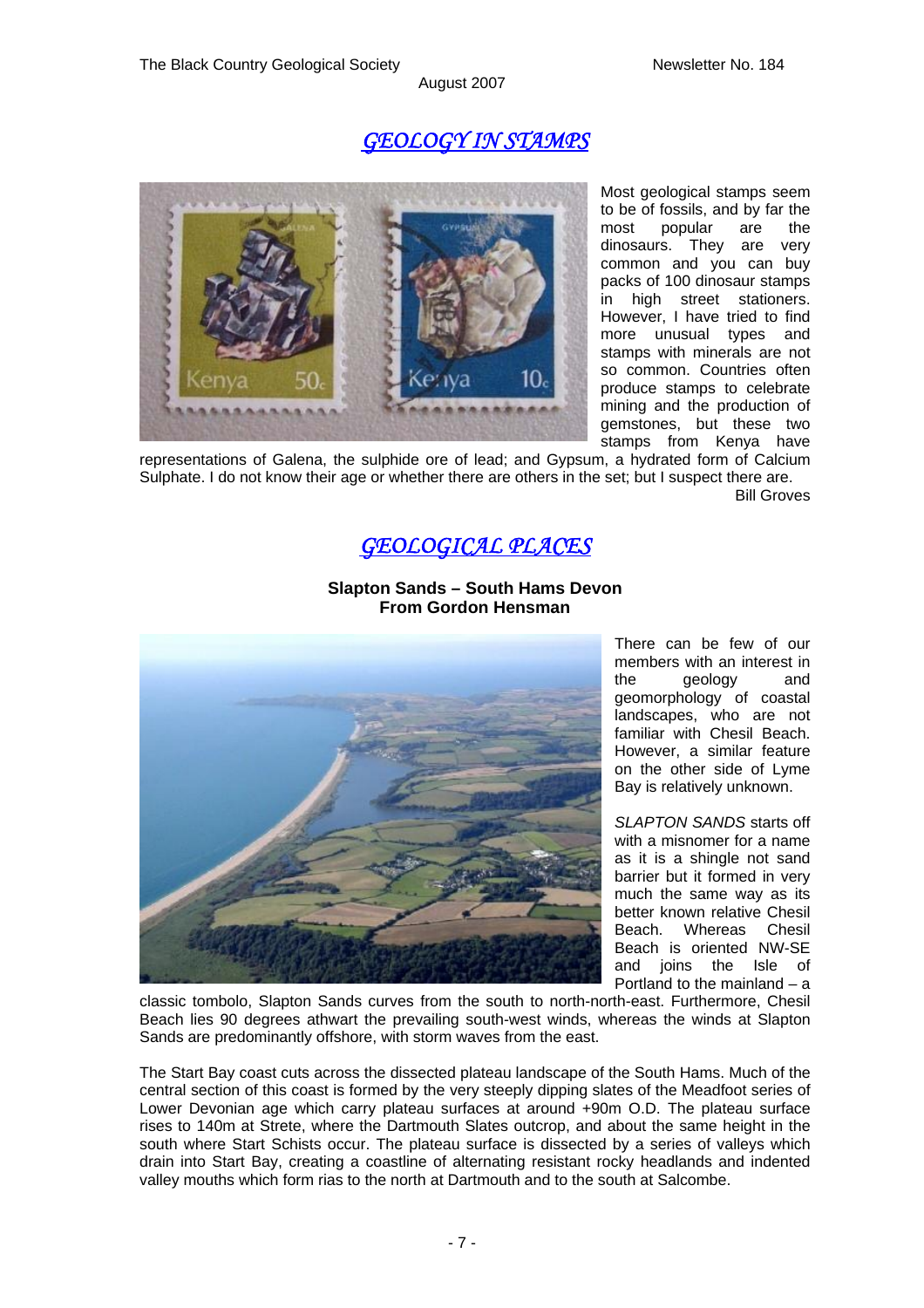Slapton Sands form a continuous barrier of shingle extending 9km along this coast. From about half its length it lies against the foot of the cliffs, but where the eastwards draining streams cut through, the drainage has been impounded to form lakes, or *leys* matching the Fleet behind Chesil Beach. Slapton Ley is the largest, although the one at Hallsands in the south has been silted up, and a smaller ley exists at Beesands.

Slapton Sands proper, is 3.5km long from Torcross in the south to Strete Gate in the north. On some O.S. maps it is wrongly labelled as a raised beach. The Ridge is 110m broad at the northern end, thinning to 83m at Torcross, with the maximum height of 8m above HWM at Pilchard Cove near Strete Gate, and 5.5m at Torcross. The shingle has been found to be 11m deep and rests on marine muds whose surface lies at -5m OD. The total width is 450m and it contains an estimated 6.9 million cubic metres of shingle at Slapton Sands – some 66% of the whole Start Bay Barrier.

#### *The Shingle – its Source and Composition.*

About 86% of the material making up the barrier is flint, with quartz and smaller amounts of local igneous and sedimentary rocks of Devonian age. An intriguing problem arises, as the nearest source area for the flint is 40km to the north in the Halden Hills, and the nearest coastal source is at Beer with its chalk cliffs 58km away across Lyme Bay. It appears that the most likely source is the floor of the English Channel to the east where Cretaceous rocks are known to contain flint.

#### *The Post-Glacial Flandrian Transgression*.

It is likely that the flint was deposited by the landwards movement of the English Channel Flint as the sea level rose during the post-glacial melting, arriving at its present position some 3,000 years ago. An ancient submerged cliff line at about -45m,-143 feet, still exists below Start Bay. There is a marked grading in the size and shape of the shingle – coarser in the north and finer at Torcross. This is due to a long-term sorting process taking place. Borehole samples show that the shingle is well-rounded at the surface, but is more angular showing little weathering at depth. This would indicate that the surface layer has been reworked by wave action since the barrier was emplaced 3,000 years ago.

Studies have indicated that there is a long-term cyclical fluctuation of the movement of beach material alternately moving northwards and southwards. My own observations show that the shingle is now substantially more abundant in both width and height in the north at Strete Gate than at Torcross. This is consistent with the predominance of south-west winds and lack of east winds in recent years. This is bad news for Torcross which relies on the shingle for protection from storm force winds and high tides which have swamped the village in the past – the most recent being in December 1979 to January 1980 when waves swept over the houses.

*The Ley* has a flat bottom at 2m below water level with 2.5m the maximum depth, and floored by slate gravel near the cliffs and beach shingle on the seawards side. The sediments are of marine origin at base, overlain by an accumulation of peat which has been radio-carbon dated to 2,900 years ago at its base, and 1800 years ago at its surface. The peat is overlain by a thin cover of marine sand containing shell fragments just below OD, representing a short-lived breach in the shingle barrier. This is overlain by brown and black clay and mud, rich in diatoms, as a result of sedimentation from the streams draining into the Ley. The muds and clays effectively rendered the shingle impervious as it prevented the water seeping through the shingle out to sea. This makes the ley about 1,500 years old, and it is at present rapidly silting up. The present water level is +2.65m above OD as a result of the construction of a weir at Torcross – initially in 1856 to prevent flooding.

#### *The Effect of Changes in Agricultural Practice.*

Since 1945 farming has become more intense with grassland ploughed up and increased use of nitrogen and phosphorus fertilisers, and increased density of livestock. The result is increased soil erosion causing markedly enhanced rates of sedimentation from 2mm per annum in 1930's to 10mm per annum in the 1960's. A large increase in the volumes of silica, aluminium and potassium introduced into the lake has taken place. One result of this has been the change of status of the water from *eutrophic* to *hypertrophic* with increases in the frequency of algal blooms.

If you are ever in the South Hams, do make a point of visiting this fascinating coast line; and I have not touched on its important WW2 history!

Gordon Hensman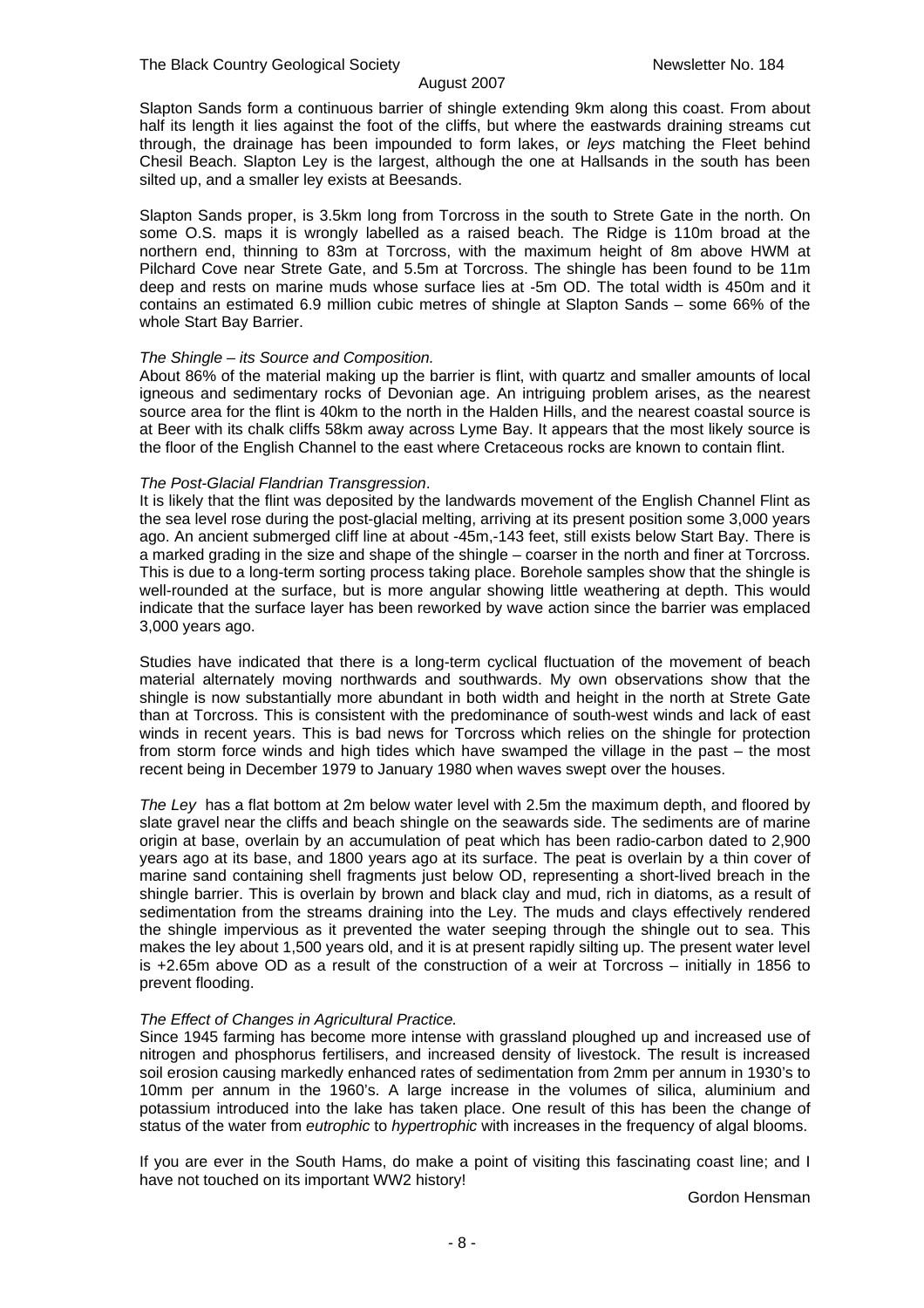# *GEOBABBLE*

At about this time we invite members to contribute to the Newsletter some interesting geological detail that they found on their summer holiday and many of you give splendid short talks at our Members' Evening about places you have visited, which I am sure will continue this year. To escape the floods in England, we spent a week in Switzerland, only to be welcomed by the



heaviest and most prolonged rainfall for many years. With a cloud base of about 200m, the mountains were definitely closed, and with it all the wonderful pictures of folds and thrusts and metamorphic rocks that I had hoped to take. After 3 days I ran out of geo-tourist options and so was reduced to looking at the shops in Interlaken. I don't know why we went into a candle shop, a sizeable one as well full of different types of candle. As well as the expected shapes there were candles of birds, animals, flowers, food including a fried egg and sausages, anything that could be made out of wax and have a wick stuck in it was there.

I found this,is it a fossil? A Nautilus perhaps,

or an Ammonite; good development of ribs although the moulding is not quite up to showing the suture, "It's a shell" says my wife, "let's go and have our fifth cup of coffee of the day!"

Bill Groves

# *CONTACT US*

As ever we would love to hear your news and views, for any part of the Newsletter, so please put pen to paper or fingers to keyboard and give us your thoughts. We are often able to print photographs that are sent by email or colour print. Notices that appear in this Newsletter will remain in future editions until the date of the related meeting or event has passed. In order to include material in the August Newsletter, please send or give it to one of the Editorial Team by *Monday 1st October 2007* 

| <b>EDITORIAL TEAM</b>                                                                                                                             |                                                                                                                                                                            |                                                                                                                                                              |
|---------------------------------------------------------------------------------------------------------------------------------------------------|----------------------------------------------------------------------------------------------------------------------------------------------------------------------------|--------------------------------------------------------------------------------------------------------------------------------------------------------------|
| Hon. Secretary:<br>Sarah Worton<br>158 Oakham Road<br>Oldbury<br><b>B69 1QQ</b><br>Tel 01384 235946<br>Or email:<br>sarah.worton@atkinsglobal.com | Graham Worton<br>Dudley Museum and Art<br>Gallery<br>1 St James' Road<br>Dudley<br>DY <sub>1</sub> 1HU<br>Tel 01384 815574<br>Or email:<br>graham.worton@dudley.go<br>v.uk | <b>Bill Groves</b><br>23 Churchward Grove<br>Wombourne<br>Wolverhampton<br>WV5 9HB<br>Or email:<br>bill.groves@dudley.gov.uk<br>billgroves300@btinternet.com |

# *Copy date for August Newsletter is* **Monday 1st October 2007**

# **BCGS Website at [www.bcgs.info](http://www.bcgs.info/)**

*Rock and Fossil Fair helpers, please turn over*